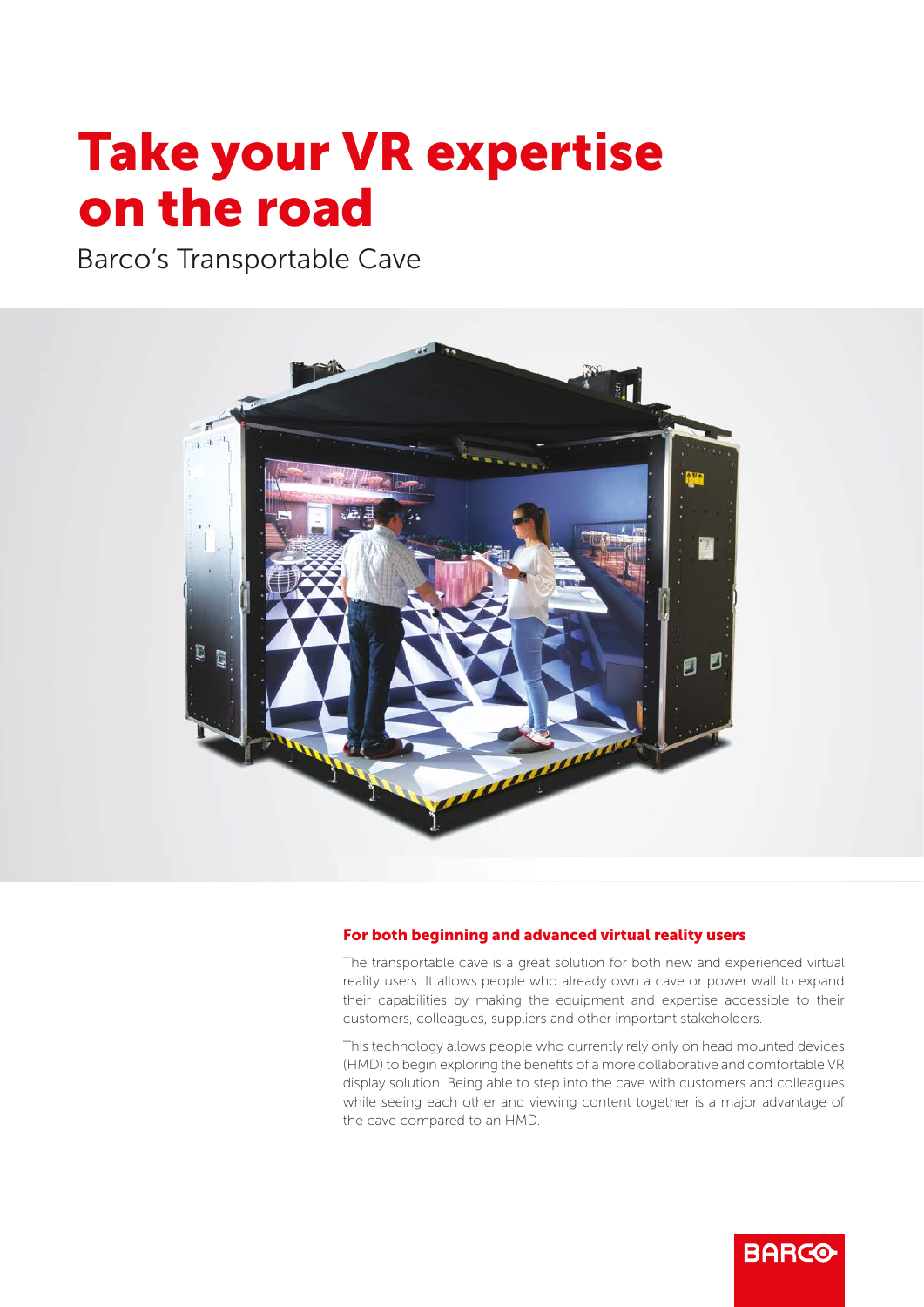# Barco's Transportable Cave



#### Work in a comfortable way, expand collaboration, see more detail

Compared to an HMD, any Barco cave solution will allow the user to expand collaboration, see more detail and work in a more comfortable, ergonomic way. The 3D glasses are lightweight, wearable over reading glasses, and allow users to still see each other and the environment around them.

The cave provides a simultaneous view of the content by multiple people in the same space. One key user is tracked and responsible for controlling the content, and others can be in the cave with the key user with all parties able to interact with each other. They can review the details of the project together in the same environment, tremendously enhancing the scope of collaboration.

Multiple projectors provide content  $-$  3 in total for this system. Images are projected onto 2 side walls and 1 floor screen. The sides are cave-optimized rear projection screens to provide wide viewing angles and high contrast. The broader viewing angle combined with the millions of pixels from the projectors' displays more detail and offers significantly more insight into the project.

The transportable cave makes all of the above possible, allowing you the flexibility of taking your VR expertise and your project on the road.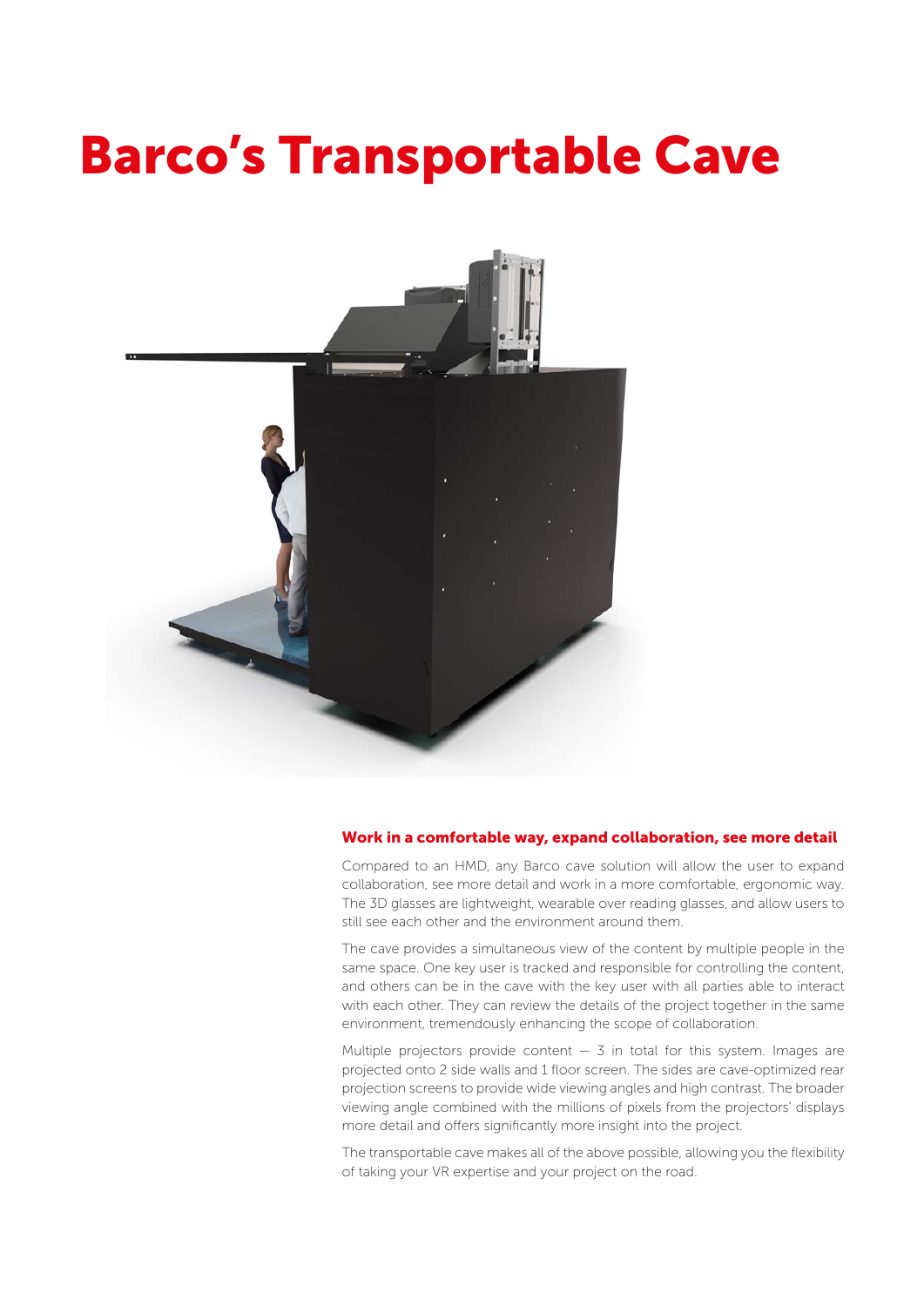

## The concept of the transportable cave

The system is comprised of 2 sides and one floor screen. Major components include the projectors, the projector mounts, mirrors and the screens. Rear projection is applied on 2 sides, while front projection is applied onto the floor.

For each side, the major components are built inside a flight case, which holds the high quality rear projection screen, the projector, projector mount and mirror. Extra tools such as a ladder and shelves are mounted inside each flight case to make it a quick and easy process to set up and deploy the system.

The floor screen is stored in one of the side flight cases, with the floor-supporting structures located in the other side flight case. It is recommended to store projectors, lenses, cables in their boxes during transportation, for which another flight case is provided. A total of 3 flight cases is used, one for each side of the main cave structure and a third one for storage.

## Compact, high-performance system

The T-CAVE is equipped with 3 F0-4K6 3D laser-phosphor projectors that are designed to provide a smooth and bright 3D stereo experience. The combination of these projectors and ultra-short throw lenses and mirrors, makes Barco's Transportable Cave a very compact system.

The system's rear projection screens are based upon Barco's diffusive rigid acrylic screen. Barco screens offer high contrast, superior image sharpness and wide viewing angles. A uniform image is maintained with accurate color reproduction from all perspectives.

Barco has a long track record in developing, designing, manufacturing and installing superior rear projection systems.